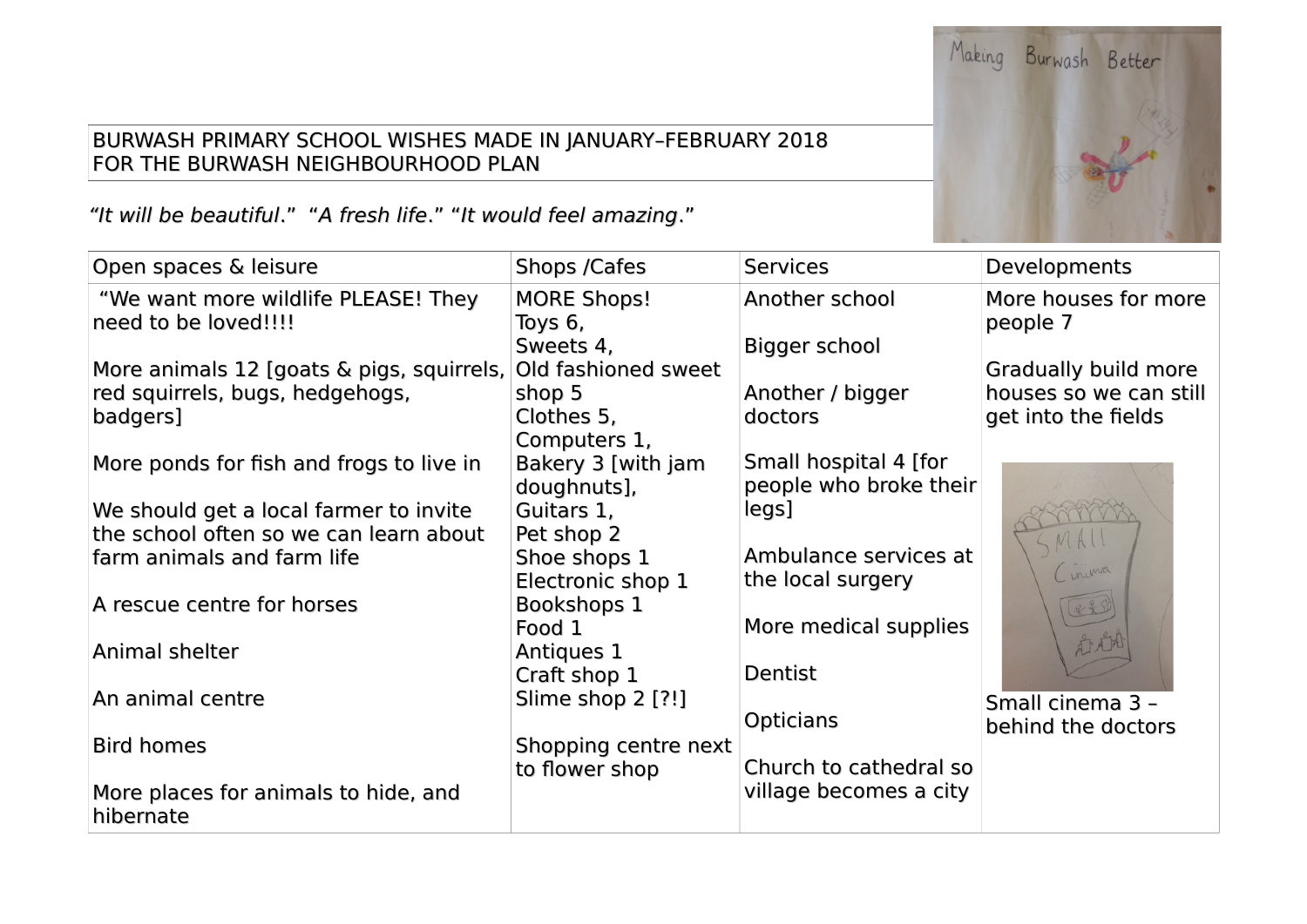

More wildlife and wildlife areas 10

Bird and bug houses to encourage

More habitats for creatures 2, more

## Mini market

Bigger Londi's or food shop like Asda

Pizza hut 5 MacDonald's 2

A cafe 5 / 'cat cafe' /Costa



A restaurant Mini Shop centre 2 [next to the fower shop]

Instruments centre where you choose your instruments for

## Parking centre bigger 3 or more car parks



Place to do homework & ICT & chill out 3

A kids under 15 community where you get homework done

Bigger scout hut / needs a lick of paint

Garden next to school

An indoor play area

Children's centre in the old pub

A charity for the homeless

More houses for the elderly3 less fortunate



Houses for homeless people 4

No more house building /less houses

Hotel 3

Dog Park 3

Zoo 2

wildlife

bushes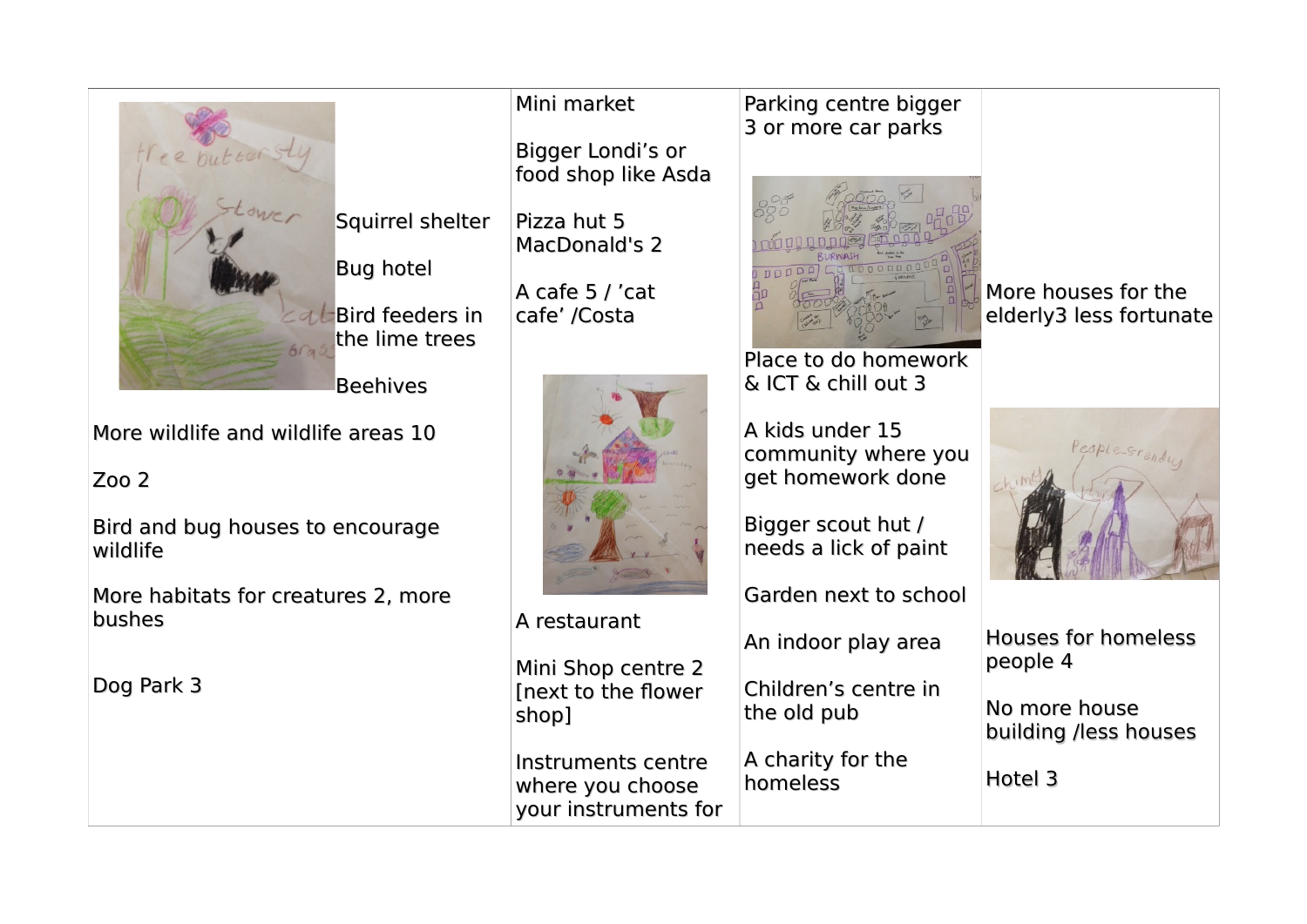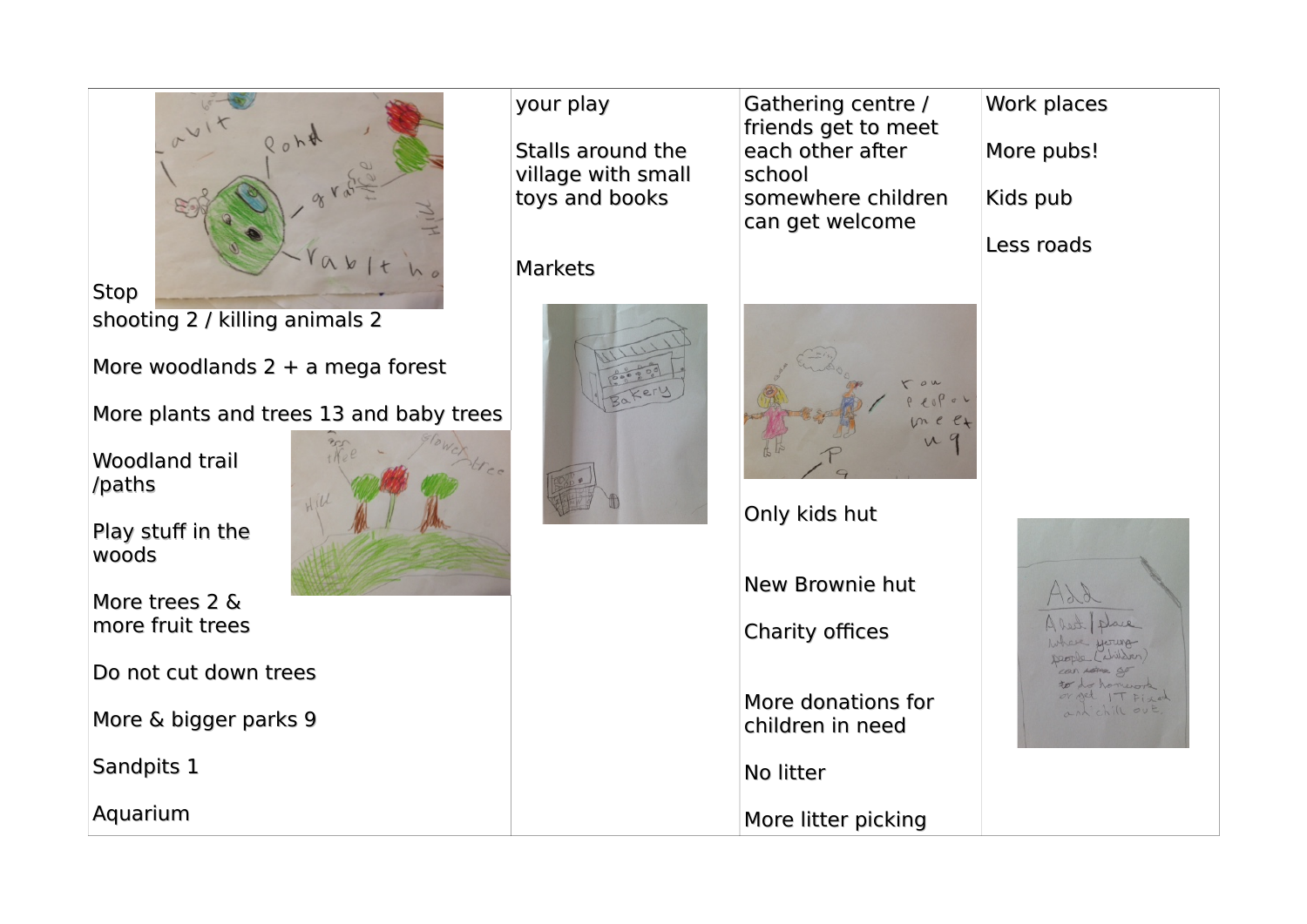| Kids X factor stage /Stage underground                  |  | days                                        |
|---------------------------------------------------------|--|---------------------------------------------|
| Cycle path                                              |  | A library 5                                 |
| Maze 2                                                  |  |                                             |
| <b>Bike park</b>                                        |  |                                             |
| Cycle path 2                                            |  |                                             |
| Bike path from Burwash to Burwash<br>Common 3 & Weald 3 |  |                                             |
| Cycle path through the woods and fields                 |  |                                             |
| Welly walk                                              |  | Police patrol                               |
| Walking paths for dogs and owners                       |  | Less rubbish 2                              |
| Walk trail over river<br><b>Dudwell</b>                 |  | No cigars on floor,<br>pick up your dog poo |
| One gym.                                                |  | Less homeless people                        |
| We need a hammer                                        |  | <b>Burwash FM</b>                           |
| wheel                                                   |  | Studio 2                                    |
| Expand the park 13                                      |  | A vet (near the shops)                      |
| Running track                                           |  | Leisure centre                              |
|                                                         |  |                                             |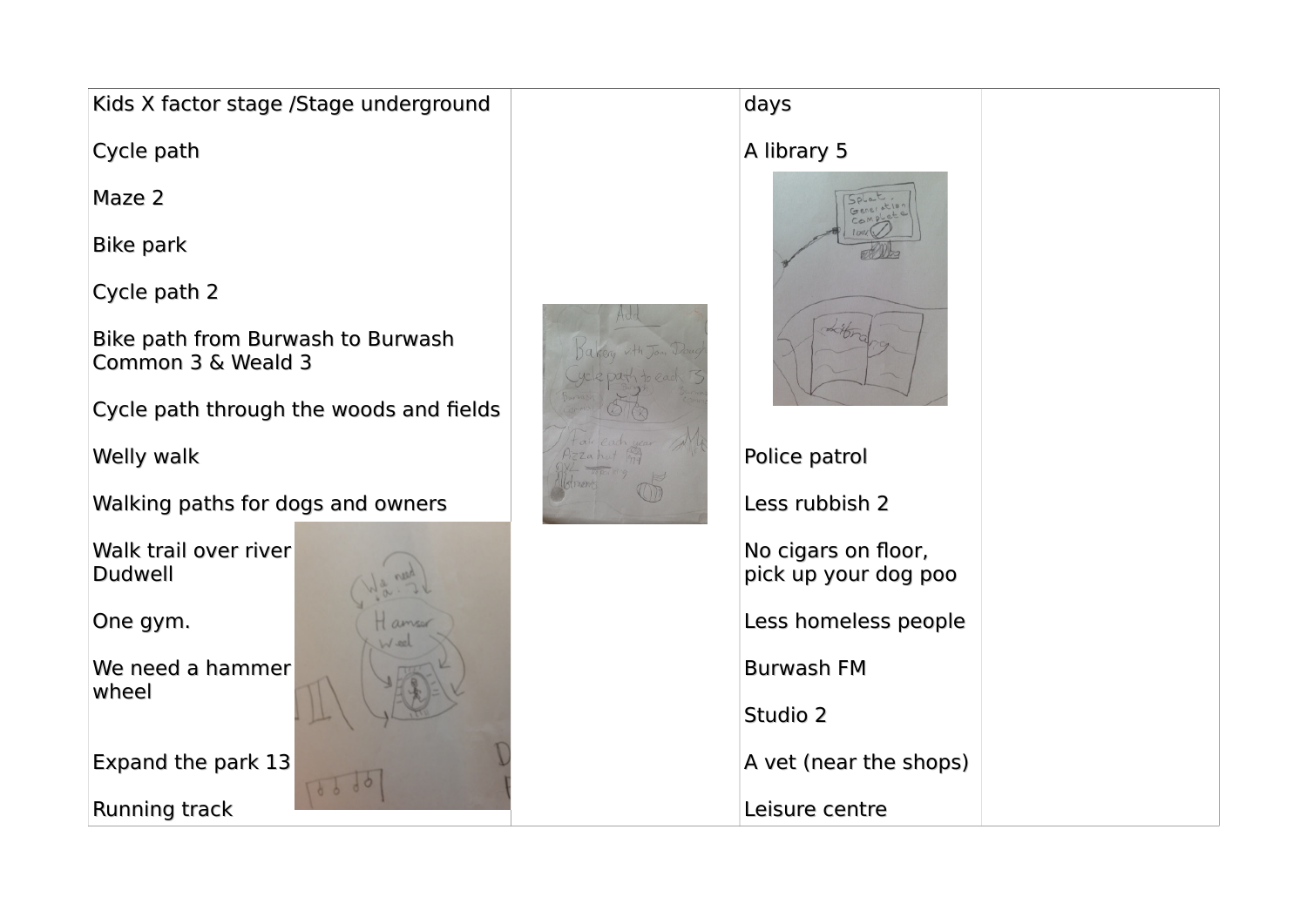| Update and more play equipment 12                  |  |
|----------------------------------------------------|--|
| Bigger play park / children friendly 4-5<br>age 10 |  |
| Soft play area 4                                   |  |
| A tire swing, a seesaw                             |  |
| Flat slatted roundabout ← ASAP                     |  |
| A rope swing in the wild on trees                  |  |
| Swings & slides in Swan Meadow                     |  |
| Lazer quest 2                                      |  |
| <b>Bowling</b><br>Bigger slide<br>$\overline{2}$   |  |
| A skate park<br>on the<br>playing field            |  |
| A BMX park 2                                       |  |
| Trampoline                                         |  |
| Tree shaded play area                              |  |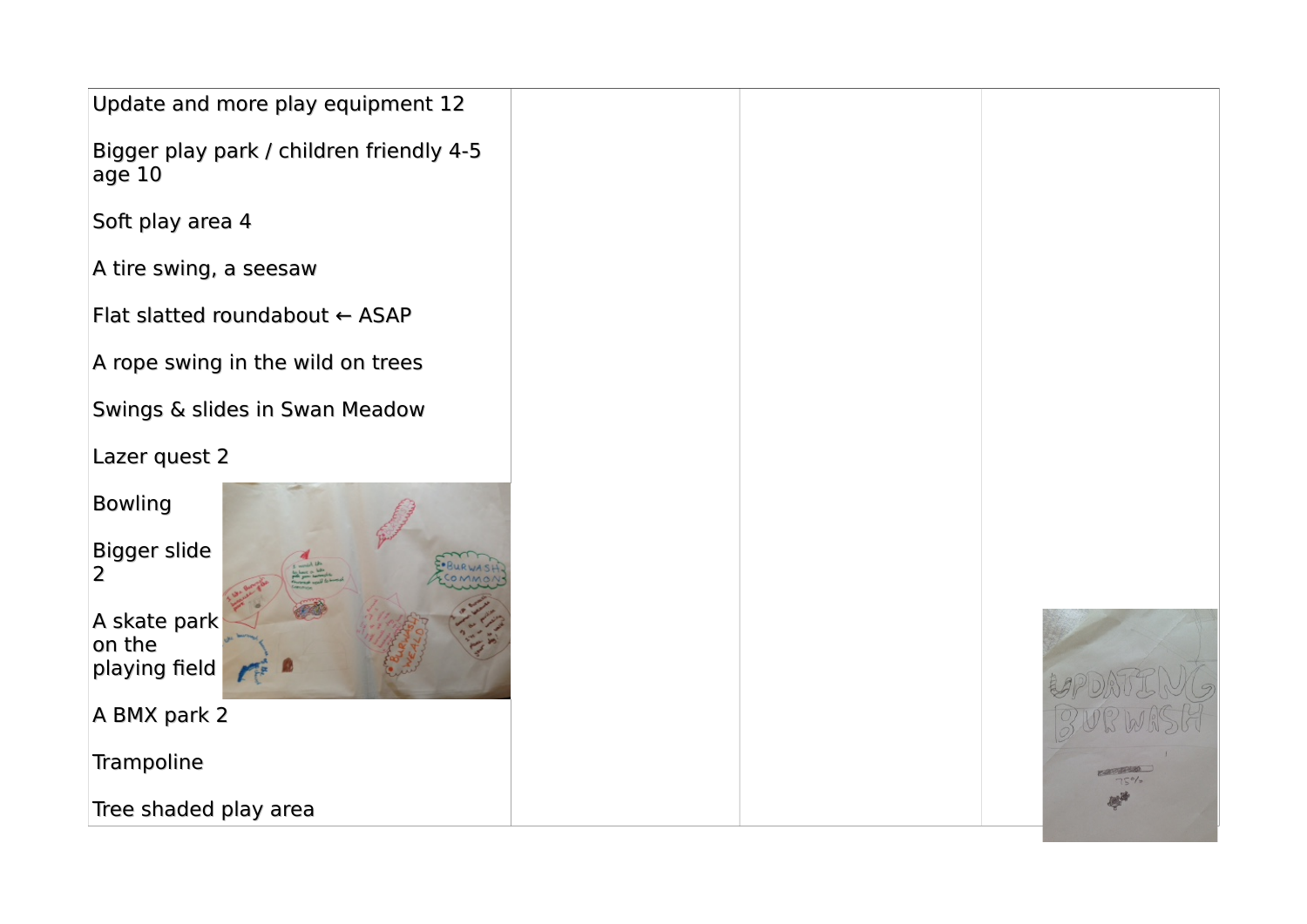| Goal posts in the park                                                  |  |
|-------------------------------------------------------------------------|--|
| Merry go round                                                          |  |
| Theme park                                                              |  |
| Rock climbing                                                           |  |
| <b>Community Gardens 2</b>                                              |  |
| Allotments for vegetables 2                                             |  |
| More flower areas 13 & more fun flowers                                 |  |
| · Burwash<br>More poppies to worship<br>the who are dead in the<br>wars |  |
| More Clubs 4                                                            |  |
| More things to do in<br>village hall<br>Kids (Ns                        |  |
| A stable and Horse riding 3                                             |  |
| Miniature railway                                                       |  |
| A football pitch                                                        |  |
| Kids cars (minis)                                                       |  |